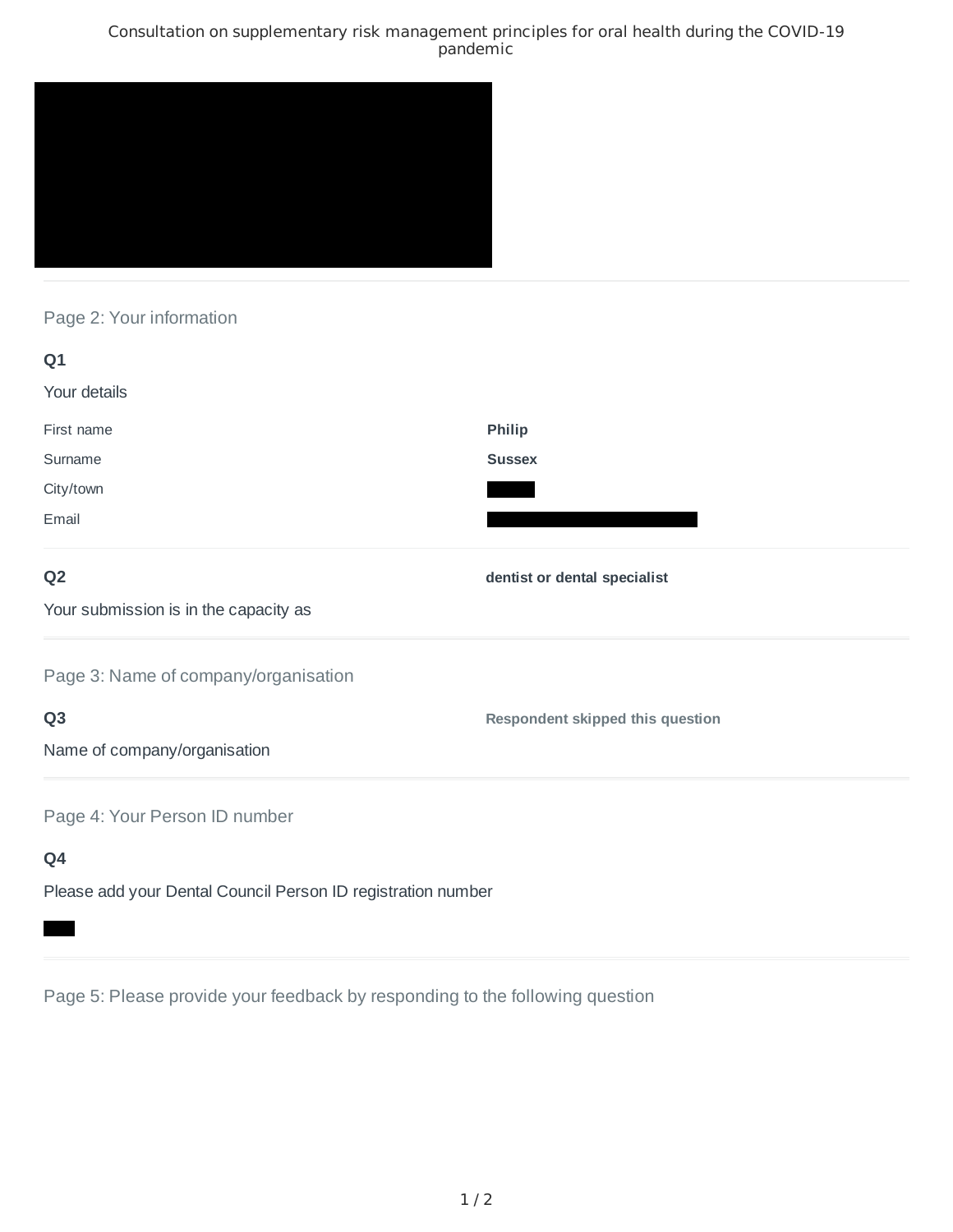#### Consultation on supplementary risk management principles for oral health during the COVID-19 pandemic

### **Q5**

**No**

Do you support the proposed Supplementary risk management principles for oral health during the COVID-19 pandemic? If you do not support the draft, please share your concerns, reasons for your view, and proposed alternatives if you have any.

## **Q6**

Please share any comments you have below:

The statement that "Stand down time is required for only high and moderate risk patients, irrespective of the care provided" is at variance with both the NHS guideline cited in Acknowledgements and the SDCEP rapid review also cited. The UK approach is very clear that a room stand down period is only required after a very limited range of Aerosol Generating Procedures (AGPs) - there is simply no justification for room stand down when no AGP has been performed.

The guidelines as they stand will have significant negative dental public health outcomes which will disproportionately affect Maori and vulnerable children who are more at risk of dental caries across Nelson Marlborough. This is because all of our high risk children are seen for 6 monthly, 15 minute fluoride varnish appointments. According to the quidelines, because children cannot be vaccinated they will all now be considered Moderate Risk necessitating a 15 minute appointment followed by a 25 minute room stand-down period. As Clinical Director, I will have to suspend our entire Fluoride Varnish program because our DHB simply doesn't have the clinic capacity for this approach and I will have to re-prioritise the clinic time I have away from prevention and into treatment. Similarly, all our other non-AGP appointments will also need room stand down periods and this makes no sense. For example a 15 minute appointment to place a rubber separator ring (a very low risk, non AGP procedure) will now need a 45 minute booking as will the appointment for the subsequent Hall Crown.

Ironically, if we were in a DHB with multi-chair clinics there is an exemption within the new guidance regarding the need for room standdown. DHBs like ours with single clinics will be severely disadvantaged and experience rapidly growing arrears - perversely there is now an incentive to create more of the less safe multi-chair clinics.

I would also suggest that the requirement to change a fabric gown, wear and plastic apron or full length single use gown is also not required for non-AGP procedures. There is a huge environmental impact from this decision which has no clinical justification. The new guideline fails to link to the MoH traffic light system which has varying responses, based on local rates of Covid-19 community transmission – instead it represents a one size fits all national approach and appears to be out of step with the Ministry of Health. This will result in an unjustifiably cautious approach being taken in areas of New Zealand when there is no community transmission (both now and in the future when the pandemic begins to wane).

As a dental public health specialist I am extremely concerned about the unintended consequences this practice standard will have both for children and adults, as private practitioners are forced to pass on the costs relating to unjustified room stand down periods in particular.

Thank you for considering my submission.